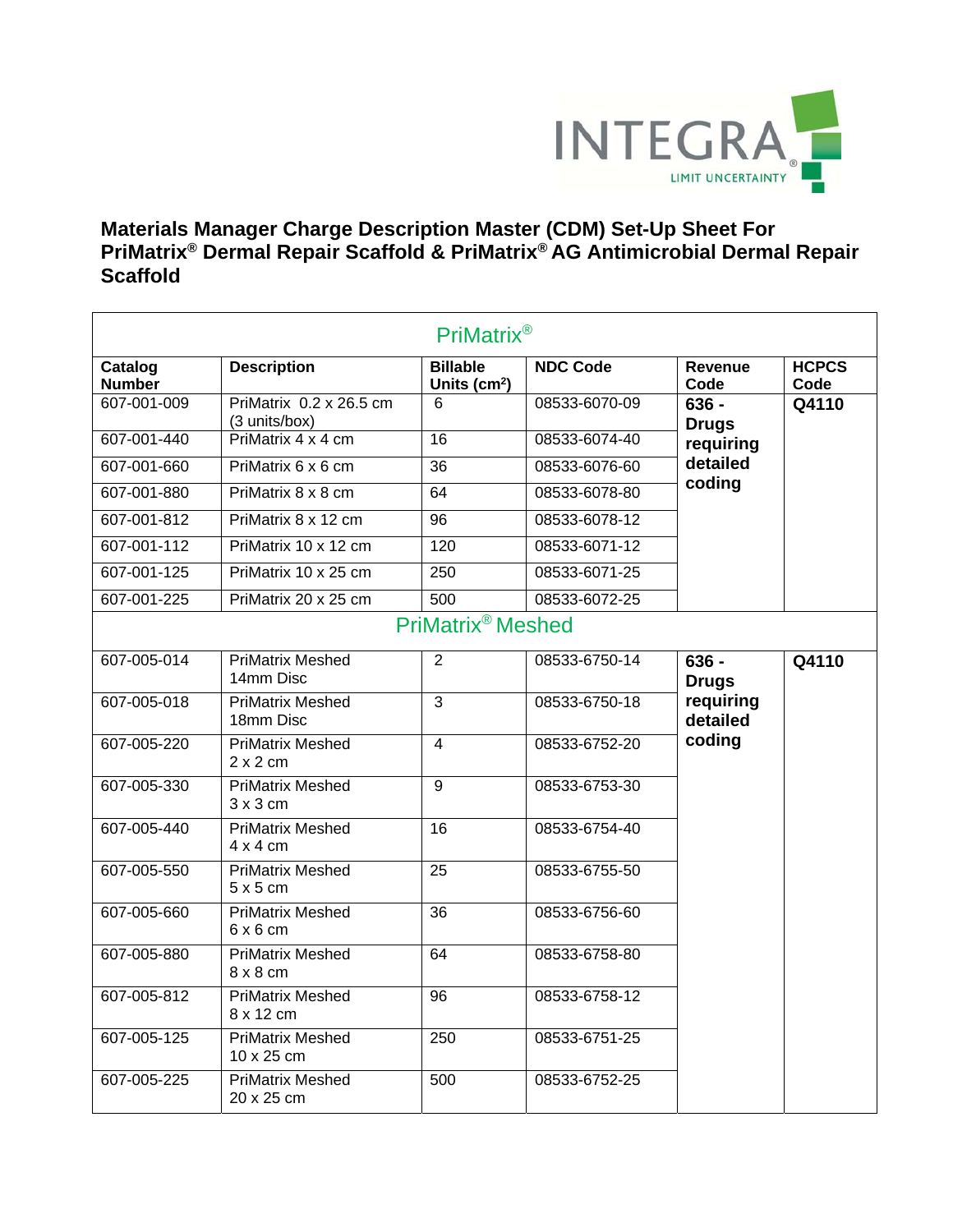| PriMatrix <sup>®</sup> Fenestrated |                                                 |                                    |                 |                                                          |                      |  |  |
|------------------------------------|-------------------------------------------------|------------------------------------|-----------------|----------------------------------------------------------|----------------------|--|--|
| Catalog<br><b>Number</b>           | <b>Description</b>                              | <b>Billable</b><br>Units ( $cm2$ ) | <b>NDC Code</b> | Revenue<br>Code                                          | <b>HCPCS</b><br>Code |  |  |
| 607-004-440                        | <b>PriMatrix Fenestrated</b><br>$4 \times 4$ cm | 16                                 | 08533-6744-40   | 636 -<br><b>Drugs</b><br>requiring<br>detailed<br>coding | Q4110                |  |  |
| 607-004-660                        | <b>PriMatrix Fenestrated</b><br>$6 \times 6$ cm | 36                                 | 08533-6746-60   |                                                          |                      |  |  |
| 607-004-880                        | <b>PriMatrix Fenestrated</b><br>$8 \times 8$ cm | 64                                 | 08533-6748-80   |                                                          |                      |  |  |

| PriMatrix <sup>®</sup> AG |                                                    |                                       |                 |                                                       |                      |  |
|---------------------------|----------------------------------------------------|---------------------------------------|-----------------|-------------------------------------------------------|----------------------|--|
| Catalog<br><b>Number</b>  | <b>Description</b>                                 | <b>Billable</b><br>Units (cm2)        | <b>NDC Code</b> | <b>Revenue</b><br>Code                                | <b>HCPCS</b><br>Code |  |
| 607-101-440               | PriMatrix Ag 4 x 4 cm                              | 16                                    | 08533-7114-40   | <b>636 - Drugs</b><br>requiring<br>detailed<br>coding | Q4110                |  |
| 607-101-660               | PriMatrix Ag 6 x 6 cm                              | 36                                    | 08533-7116-60   |                                                       |                      |  |
| 607-101-880               | PriMatrix Ag 8 x 8 cm                              | 64                                    | 08533-7118-80   |                                                       |                      |  |
| 607-101-812               | Primatrix Ag 8 x 12 cm                             | 96                                    | 08533-7118-12   |                                                       |                      |  |
| 607-101-112               | PriMatrix Ag 10 x 12 cm                            | 120                                   | 08533-7111-12   |                                                       |                      |  |
| 607-101-125               | PriMatrix Ag 10 x 25 cm                            | 250                                   | 08533-7111-25   |                                                       |                      |  |
| 607-101-225               | PriMatrix Ag 20 x 25 cm                            | 500                                   | 08533-7112-25   |                                                       |                      |  |
|                           |                                                    | PriMatrix <sup>®</sup> AG Fenestrated |                 |                                                       |                      |  |
| 607-104-440               | <b>PriMatrix Ag Fenestrated</b><br>$4 \times 4$ cm | 16                                    | 08533-7144-50   | <b>636 - Drugs</b><br>requiring<br>detailed<br>coding | Q4110                |  |
| 607-104-660               | <b>PriMatrix Ag Fenestrated</b><br>$6 \times 6$ cm | 36                                    | 08533-7146-60   |                                                       |                      |  |
| 607-104-880               | <b>PriMatrix Ag Fenestrated</b><br>$8 \times 8$ cm | 64                                    | 08533-7148-80   |                                                       |                      |  |
| 607-104-812               | PriMatrix Ag Fenestrated<br>8 x 12 cm              | 96                                    | 08533-7148-12   |                                                       |                      |  |
| 607-104-125               | <b>PriMatrix Ag Fenestrated</b><br>10 x 25 cm      | 250                                   | 08533-7141-25   |                                                       |                      |  |
| 607-104-225               | <b>PriMatrix Ag Fenestrated</b><br>20 x 25 cm      | 500                                   | 08533-7142-25   |                                                       |                      |  |
|                           |                                                    | PriMatrix® AG Meshed 2:1              |                 |                                                       |                      |  |
| 607-105-440               | PriMatrix Ag Meshed 2:1<br>$4 \times 4$ cm         | 16                                    | 08533-7154-40   | <b>636 - Drugs</b><br>requiring<br>detailed<br>coding | Q4110                |  |
| 607-105-660               | PriMatrix Ag Meshed 2:1<br>$6 \times 6$ cm         | 36                                    | 08533-7156-60   |                                                       |                      |  |
| 607-105-880               | PriMatrix Ag Meshed 2:1<br>$8 \times 8$ cm         | 64                                    | 08533-7158-80   |                                                       |                      |  |
| 607-105-812               | PriMatrix Ag Meshed 2:1<br>8 x 12 cm               | 96                                    | 08533-7158-12   |                                                       |                      |  |
| 607-105-112               | PriMatrix Ag Meshed 2:1<br>10 x 12 cm              | 120                                   | 08533-7151-12   |                                                       |                      |  |
| 607-105-125               | PriMatrix Ag Meshed 2:1<br>10 x 25 cm              | 250                                   | 08533-7151-25   |                                                       |                      |  |
| 607-105-225               | PriMatrix AG Meshed 2:1<br>20 x 25                 | 500                                   | 08533-7152-25   |                                                       |                      |  |